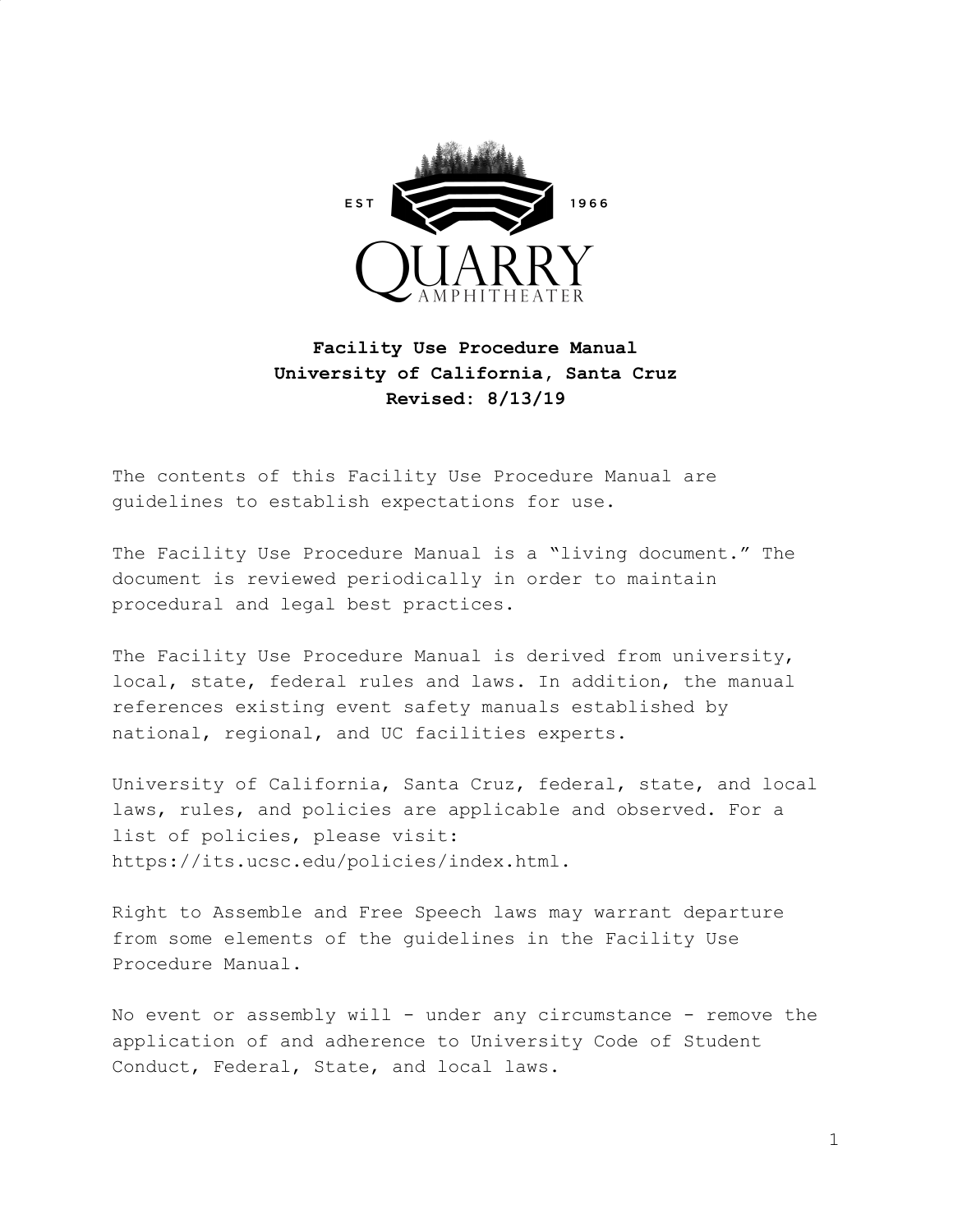### **CONTENTS**

❖ **Venue Description** ❖ **Production and House Specifications** ❖ **Direct Costs** ❖ **Technical Equipment Rental Fees and Administrative Cost** ❖ **Facility Booking and Cancellation Process** ❖ **Rental Fees, Deposits and Invoicing Process** ❖ **Contract and Proof of Insurance/Liability Coverage** ❖ **Security Requirements, Police Staffing and Medical Personnel** ❖ **General Publicity and Marketing Material** ❖ **Ticketing Services** ❖ **Americans with Disabilities Act** ❖ **Parking** ❖ **Staffing** ❖ **Food, Beverage and Event Concessions** ❖ **Merchant Sales** ❖ **Alcohol Permits** ❖ **Sustainability and Waste Management** ❖ **Portable Restrooms and Hand Washing Units** ❖ **Pre-and-Post Event Walk-Through** ❖ **Material References**

❖ **Staff Consultation References**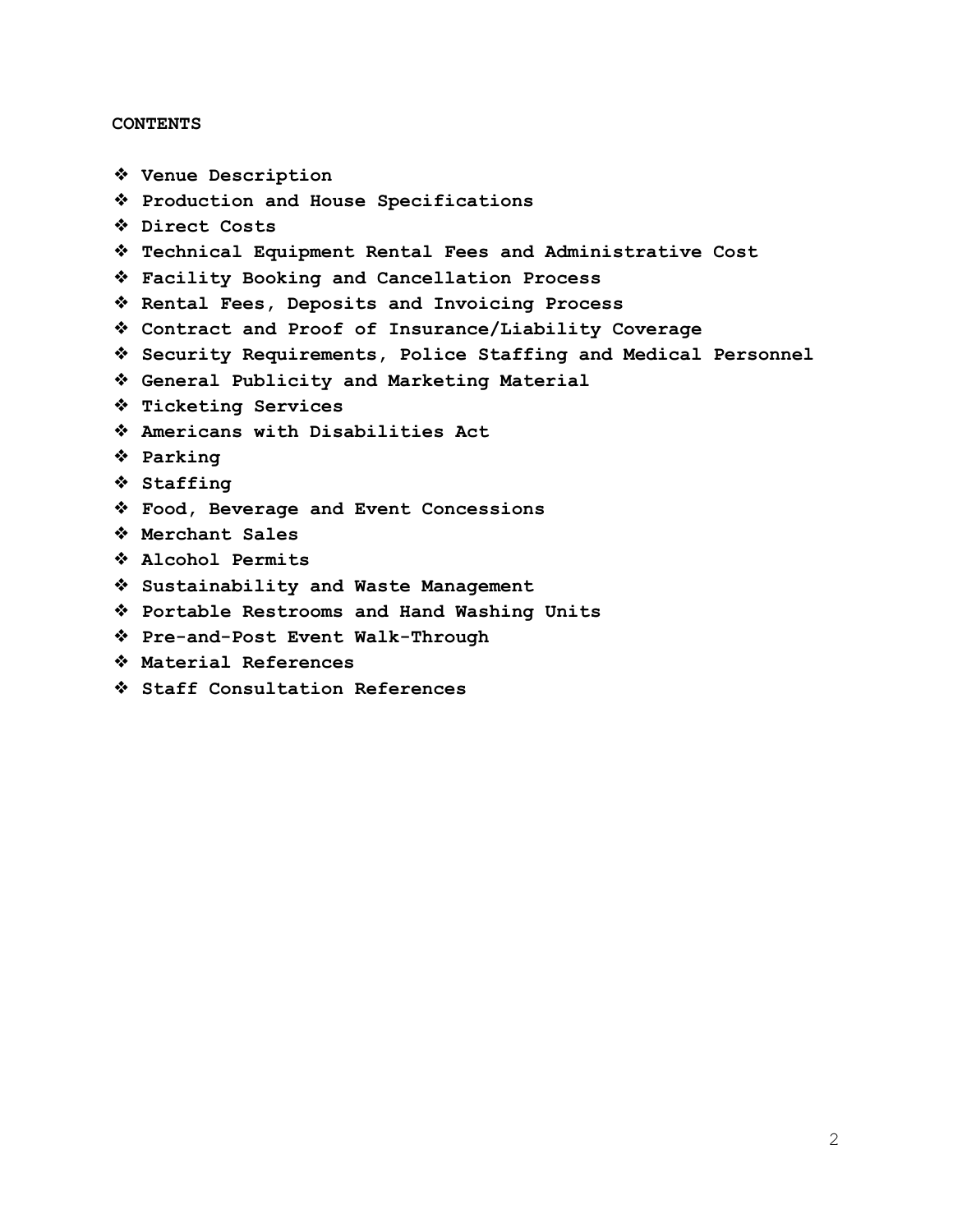#### **Venue Description**

The Quarry Amphitheater is the largest outdoor facility in Santa Cruz County with a permanent stage and seating. The facility is designed for a variety of performance uses, such as large assemblies, contemporary music concerts, commencement celebrations and keynote addresses.

The Quarry Amphitheater has no on-site technical support equipment or systems. Sound, lighting, and all production items must be delivered to the venue from a pre-approved list of production vendors.

The Quarry Amphitheater has limited storage areas. Rental equipment deliveries and pickups must be scheduled accordingly.

The Quarry Amphitheater has strict regulations for all vehicle travel in and out of the facility. Please check with QA staff in advance to receive pre-approval.

When not reserved, the Quarry Amphitheater is open daily from sunrise to sunset. When reserved, the Quarry Amphitheater is available for use based on a pre-approved start and end time.

### **Production and House Specifications:**

Capacity - 2600 seated Stage - 34' deep x 40' wide x 4' tall. Concrete Slab. Semi-Permanent Load Bearing Truss Roof. Electrical - (1) 100 AMP/3 phase power service at stage right. House Lighting - Programmable in-house. Wireless Access Points (WAP's) available throughout the venue.

# **Direct Costs**

Event producers and/or sponsors can be registered student organizations, a UCSC department or unit, or an outside organization or individual.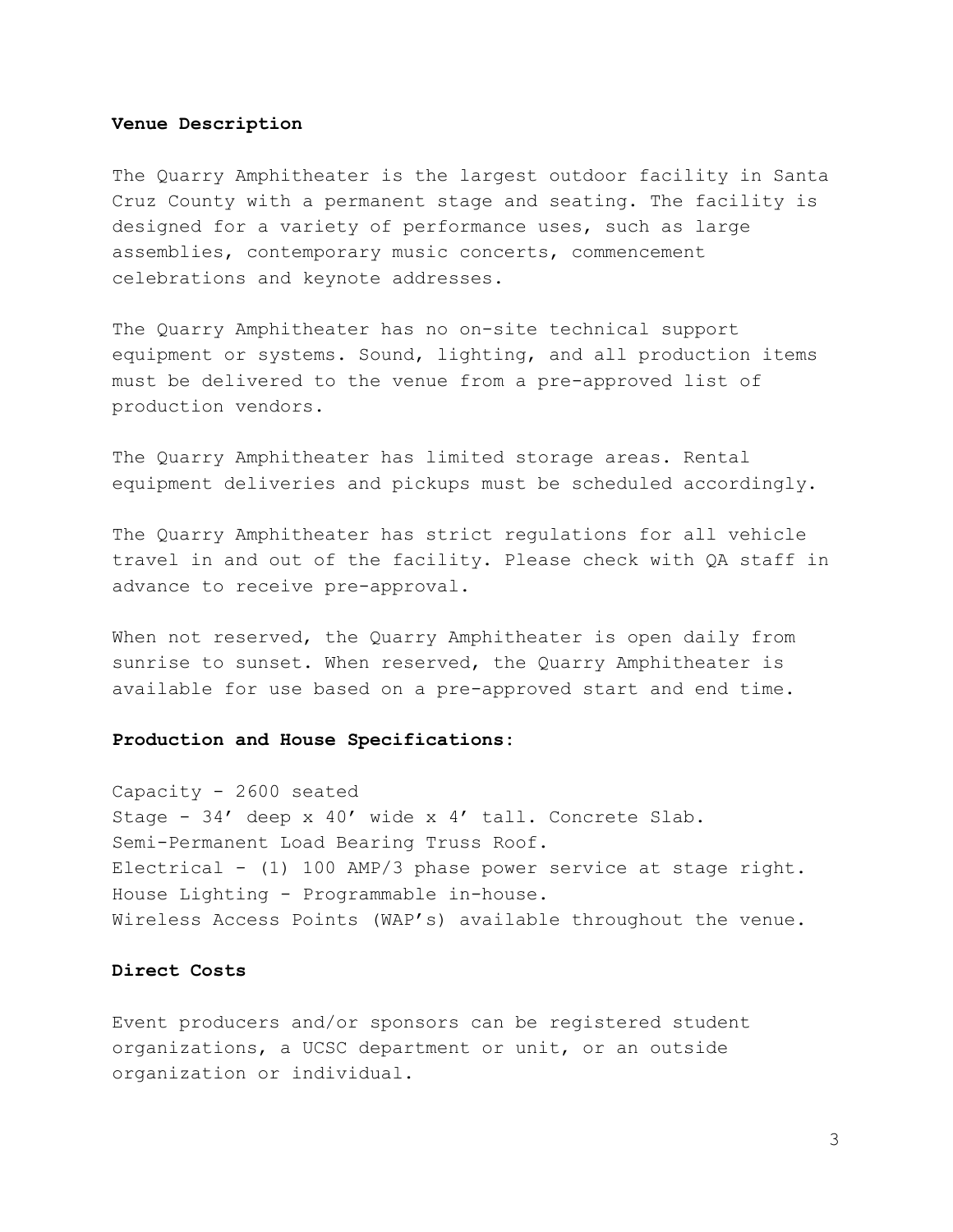Event producers and/or sponsors are required to demonstrate financial capacity (documented and verified) sufficient to cover all expenses both anticipated and occurred.

All off-campus event producers and/or sponsors are responsible for paying all estimated costs in advance. This includes venue rental, required staffing, and production costs.

All off-campus event producers and/or sponsors are responsible for all applicable insurance coverage.

Anticipated event ticket revenue and concession income cannot be factored in when demonstrating financial capacity.

### **Technical Equipment Rental Fees and Administrative Costs**

Event producers and/or sponsors are responsible for all direct costs incurred in the production of the event, including but not limited to campus work orders and recharges (custodial, trash, directional signs), audio/visual technical costs (PA system, theatrical lighting), all equipment rentals (tables, chairs, tents, portable toilets), and administrative costs and staffing (house manager, box office/ticketing manager, student crew, security, campus police, staff/performer parking, medical first aid).

Any and all technical and visual equipment to be hung on the engineered roof structure must be approved in advance. A fee for rigging and equipment rating will be charged to the event producers and/or sponsors.

### **Facility Booking and Cancellation Process**

Reservation procedures will vary by affiliation. Requester's generally fall into one of the following six (6) categories or groups; each have their own applicable fee schedules, procedures, and insurance requirements.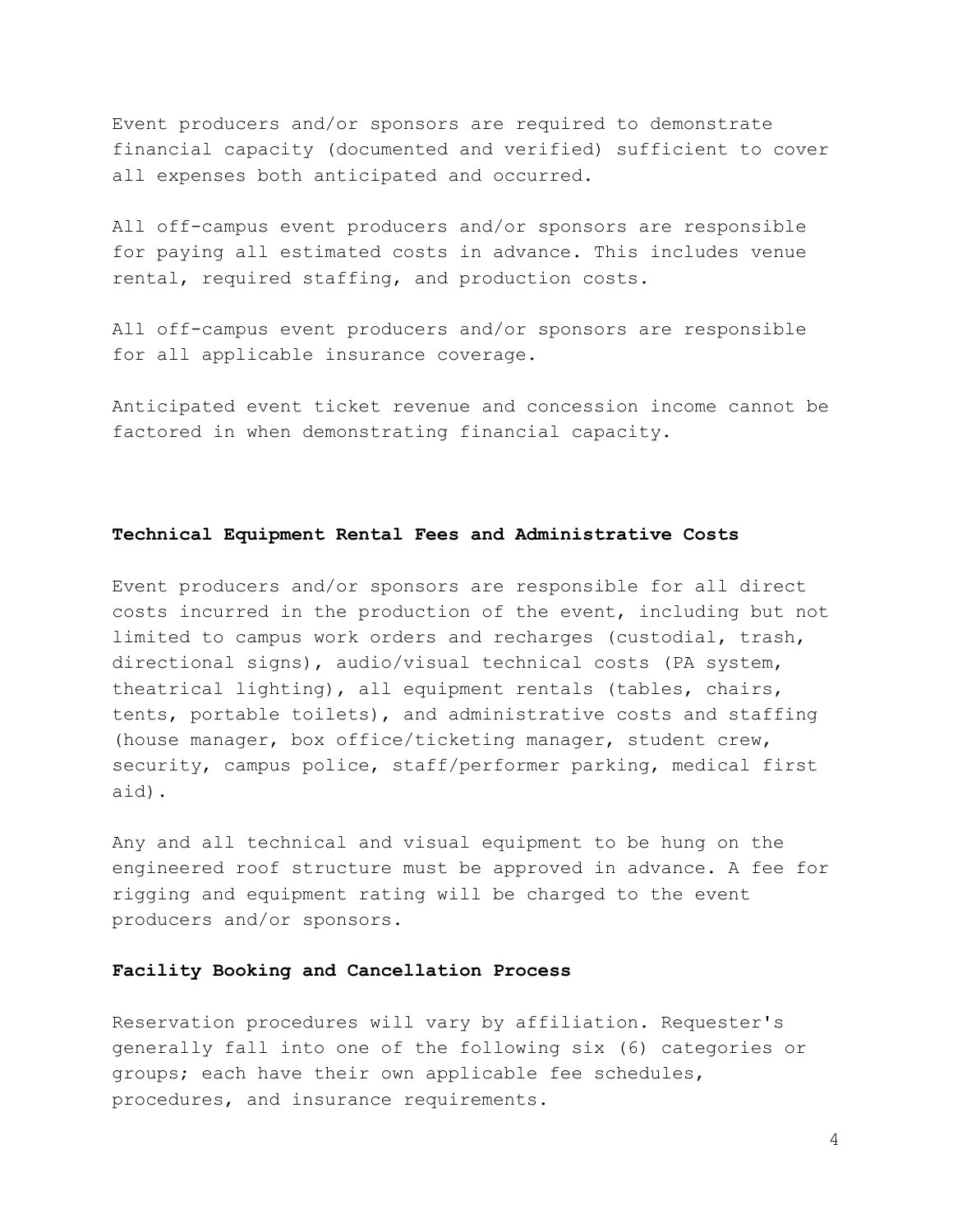- 1. Registered Student Organizations registered solely through Student Organization Advising and Resources  $(SOAR)$ <sup>\*</sup>.
- 2. UC Santa Cruz Organizations including all UCSC division, colleges and departments.
- 3. Non-Profit organizations with 501(c)3 status unaffiliated with UCSC or UCOP.
- 4. Corporations and LLCs updated and certifiable documentation required.
- 5. Sole Proprietorship, Partnerships or Individuals updated and certifiable documentation required.
- 6. Commercial Promoters Ticketed Events including live concerts, and or performances.

\* Student Group eligibility not exclusive to SOAR but require adherence to the following:

- 1. Meet established SOAR student group criteria.
- 2. Secured college or department fiscal sponsor and FOPAL.
- 3. Majority student staff involvement.
- 4. Marketing material indicate student group affiliation.

Application approval determined by application reservation submission date, calendar availability and intended use. Intended use refers to content, complexity of staging/producing, and/or time to produce.

UCSC's Dean of Students and the General Manager has first right of holding dates on schedule. Reservation will be considered up to six months in advance.

The *minimum* deadline to submit a reservation request for off-campus affiliates is six calendar weeks. The *minimum* deadline for on campus student organizations and campus affiliates is a minimum of 4 working weeks.

A required meeting with facility staff will confirm the proposed production budget and include rental cost and staffing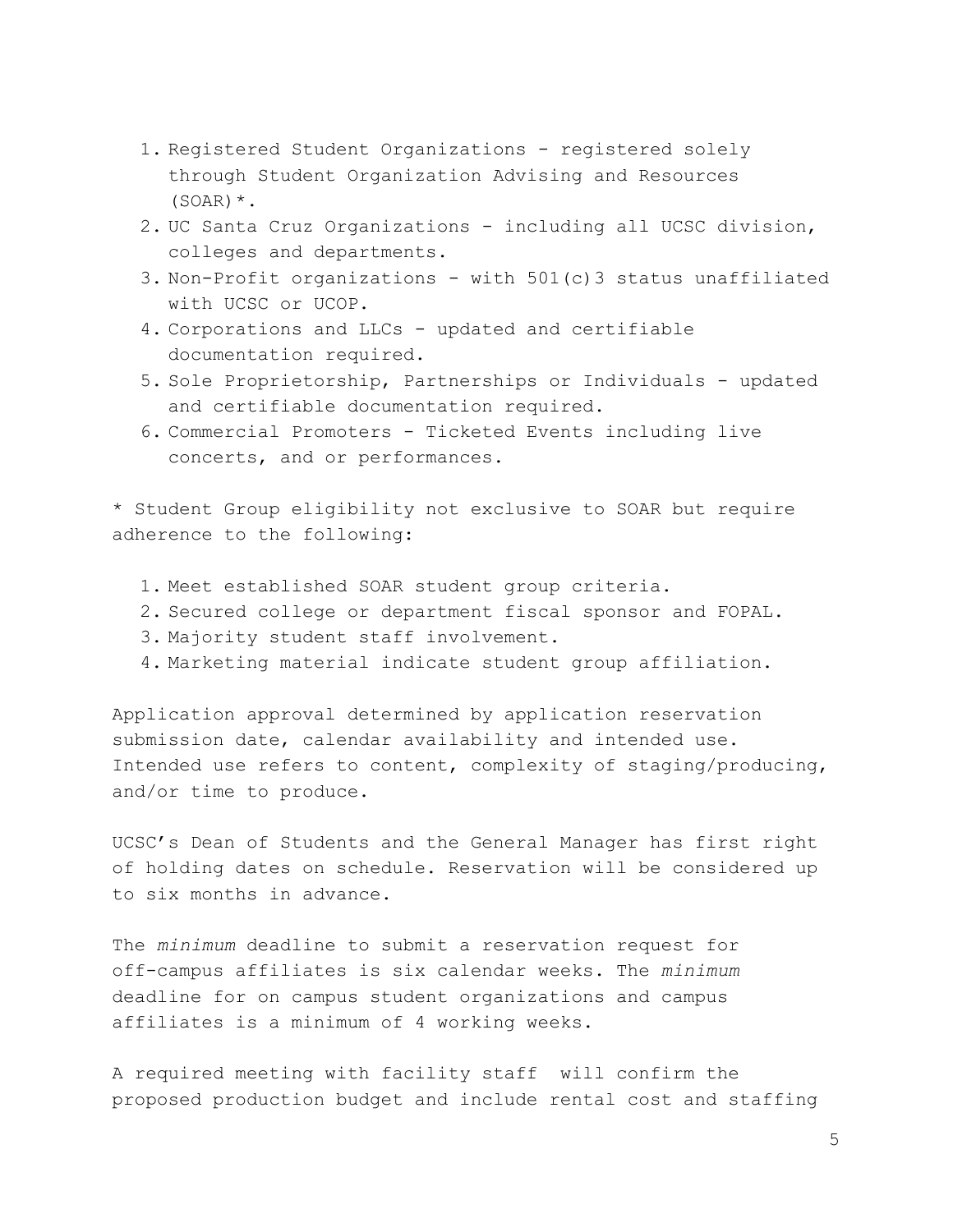levels. A site visit with a representatives of the group is required. Approved requests will be scheduled in the master calendar.

### **Rental Fees, Deposits and Invoicing Process**

Rental fees are outlined in the Facility Rate Sheet, which can be found on our website. Rates are based on a five (5) hour minimum. Events that exceed eight (8) hours from load-in to load-out are subject to overtime rates.

All deposits and proof of insurance are due a minimum of three weeks (21 business days) prior to the event. If the deposit and/or proof of insurance are not submitted, the applicant will forfeit the date.

For campus affiliates, a FOPAL will be required to confirm the reservation.

For off-campus organizations a fifty percent (50%) deposit of estimated costs is required to confirm a reservation. Full payment of estimated cost is required three weeks in advance. Non-profit organizations are required to provide a Federal Tax Exempt Status Letter.

Accepted payment methods include cashier's checks or major credit cards.

### **Contract and Proof of Insurance/Liability Coverage**

If the event producers and/or sponsors reservation request is approved, a Certificate of Liability (COI) naming the UC Regents as "additionally insured" is required.

UCSC Real Estate Office must approve insurance documents prior to moving forward with the event.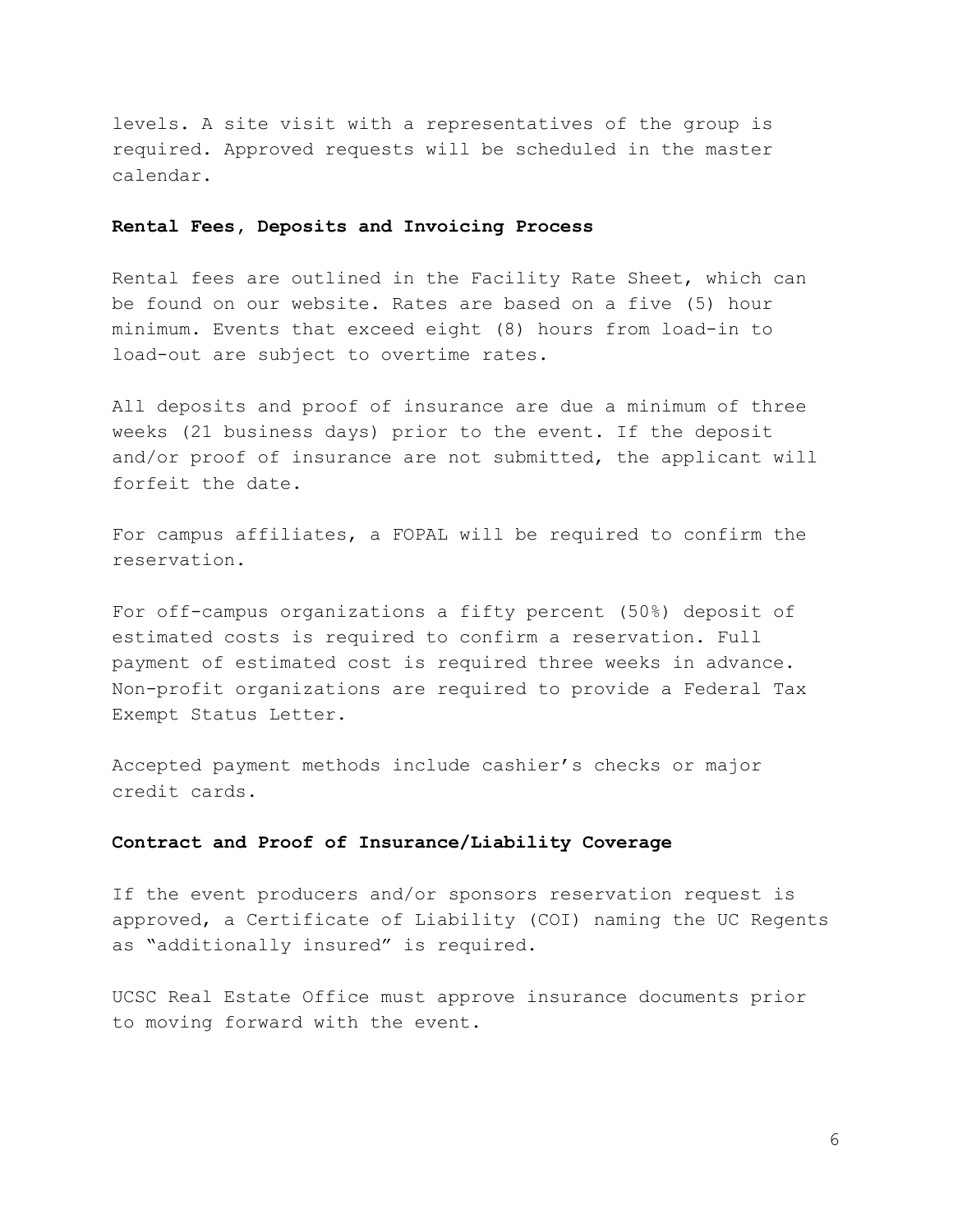The event producers and/or sponsors may be required to obtain additional supplemental insurance coverage depending on the scope and scale of the event.

Damage to the grounds (immediate or surrounding) or any part of the Amphitheater (including, but not limited to, roadways, pathways, stage equipment, etc.), will be charged directly to the event sponsor.

# **Security Requirements, Police Staffing, Fire Marshall requirements and Medical Personnel**

UCSC Police Department will be notified prior to all scheduled events. Security arrangements may be required depending on the nature of the event.

Event producers and/or sponsors may be required to hire a bonded and approved event security service to supplement University Police.

Event producers and/or sponsors in collaboration with Quarry Amphitheater staff and University Police will develop a staffing plan to meet security, police, and medical needs.

Medical personnel may be required for events with large projected attendance numbers.

No tenting or tabling can obstruct any of the venue's emergency egress routes.

### **General Publicity and Marketing Material**

Any use of university associated seals, marks and symbols require prior permission and approval from Quarry Amphitheater staff.

Event promotion in print or social media, including but not limited to marketing material is prohibited until application, fees, insurance, security and all additional requirements are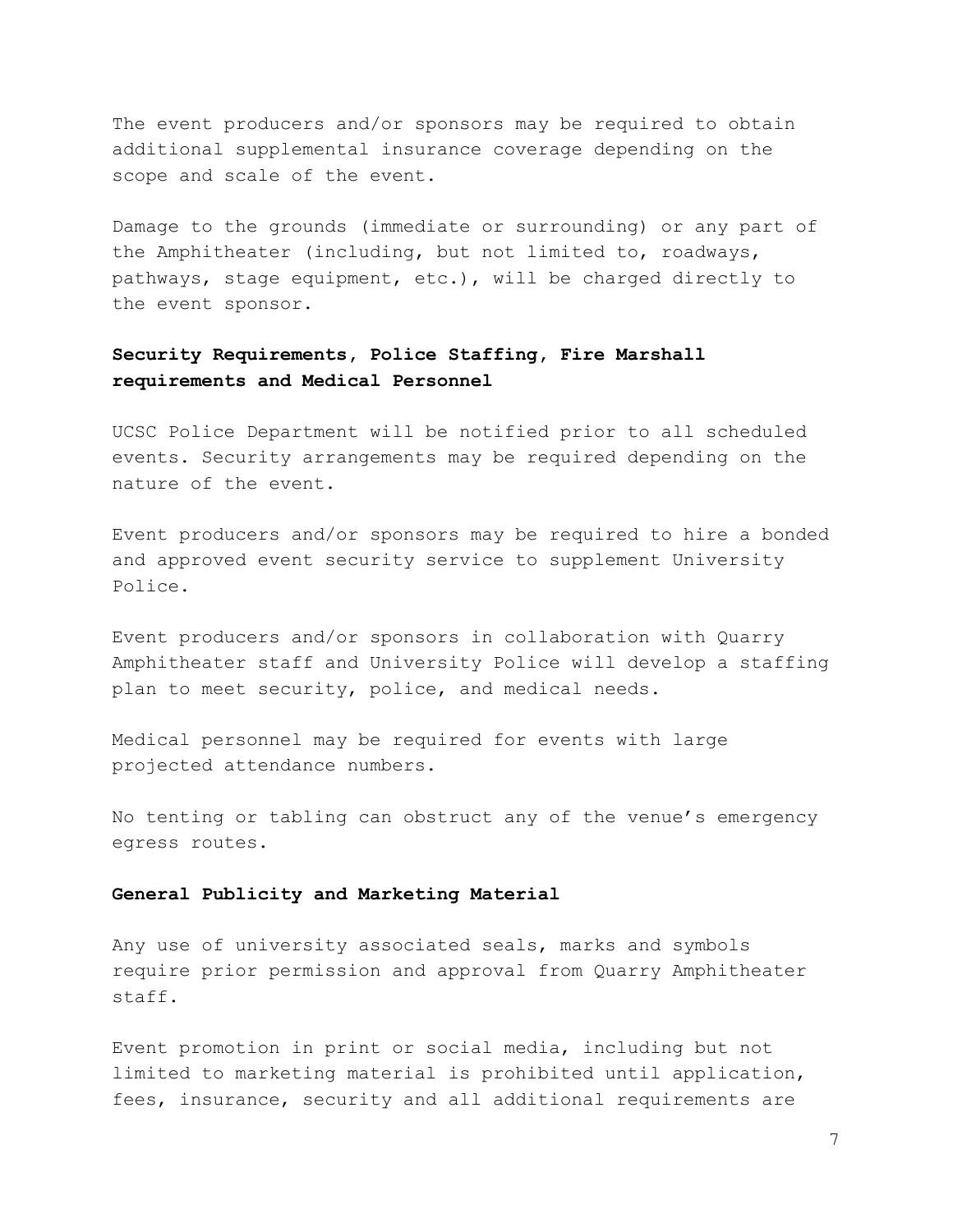complete. Failure to comply may result in forfeiture of reservation and cancellation of proposed event.

Campus affiliates renting the Quarry Amphitheater are responsible for listing the event on the UCSC campus calendar. Quarry Amphitheater staff are not responsible for the creation and distribution of any publicity and/or marketing materials.

# **Ticketing Services**

Ticketing requirements depend on scope of proposed event, tickets may be required even if event is free.

Event producers and/or sponsors are required to use *University Tickets* (official UCSC ticket vendor unless prior approval is obtained.

Event producers and/or sponsors will work with Quarry Amphitheater staff to oversee box office management.

Per UCSC and University Tickets Client Contract, refunds, credits and cancellations are the sole responsibility of client/event producer. Transaction charges are not refundable.

Promoting, advertising, selling, or dispersing of tickets is prohibited until application, fees, insurance, security and all additional requirements are complete. Failure to comply may result in forfeiture of reservation and cancellation of proposed event.

### **Americans with Disabilities Act (ADA) Accessibility**

The Quarry Amphitheater is an ADA accessible venue with sixteen wheelchair areas and companion seating. There are three designated ADA parking spaces near the entrance of the venue. Accessible shuttle services are available and must be arranged in advance.

### **Parking**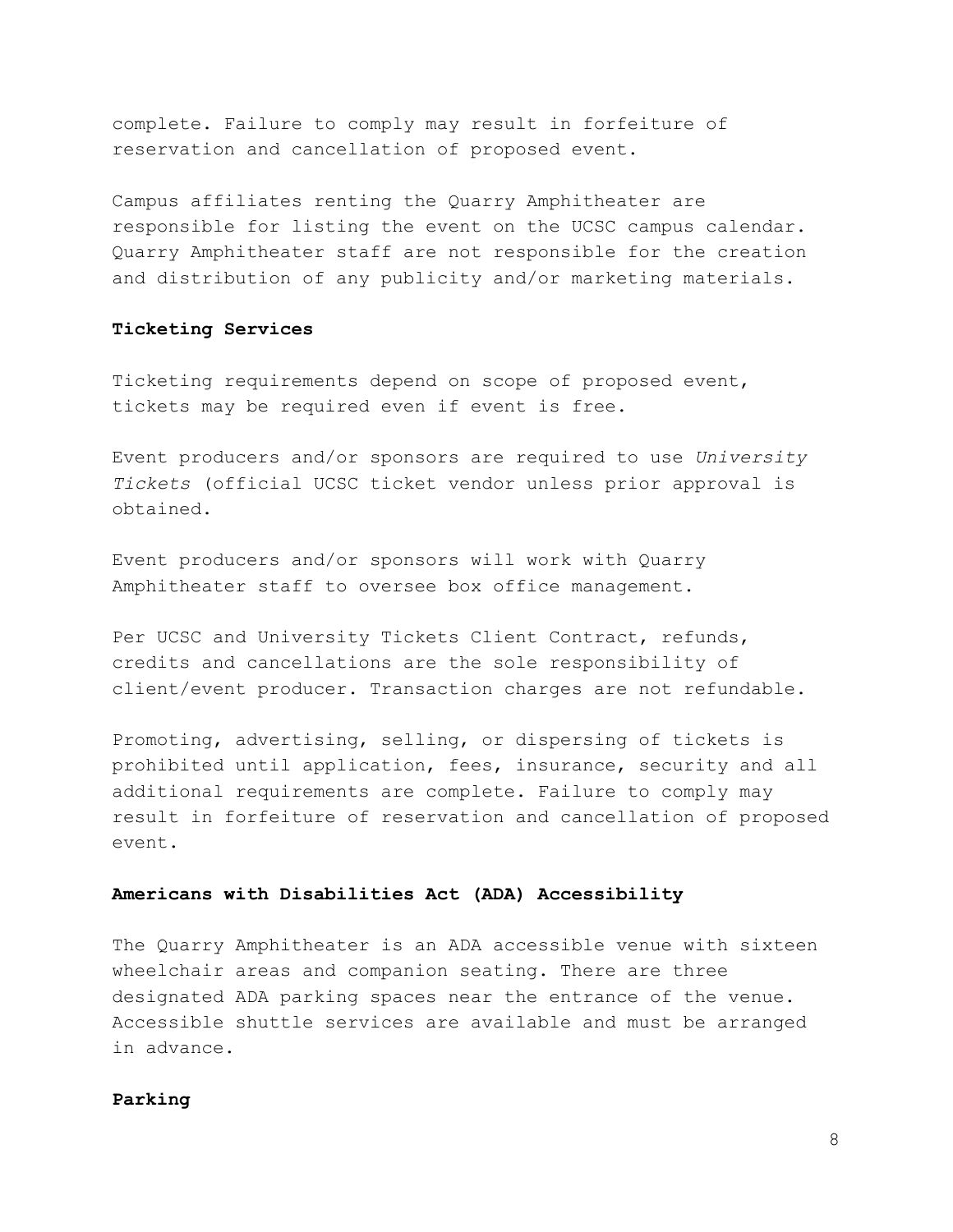The Transportation and Parking Services (TAPS) at the University of California, Santa Cruz manages parking operations and use of parking lots.

Parking for the Quarry Amphitheater is limited. Most visitor parking will take place at the East Remote Parking Lot unless other arrangements are made in advance. Quarry Amphitheater staff will coordinate parking operations management.

Event producers and/or sponsors are responsible for costs associated with parking. Parking availability and options are based on the anticipated attendance and lots that are impacted.

Event producers and/or sponsors are responsible for costs associated directional signage.

Event personnel or patrons are liable for parking tickets issued to respective vehicles by University Parking Enforcement.

## **Staffing**

Event producers and/or sponsors are responsible for all staffing costs. Staffing positions are dependent on scope of proposed event.

Staffing positions may include but are not limited to Head House Manager, Production Manager, Box Office Support, etc.

## **Food, Beverage and Event Concessions**

Event producers and/or sponsors are allowed to sell concessions.

Concessionaires must be contractually approved by UCSC and the Real Estate Office.

Event producers and/or sponsors must provide liability insurance pertinent to concessionaires.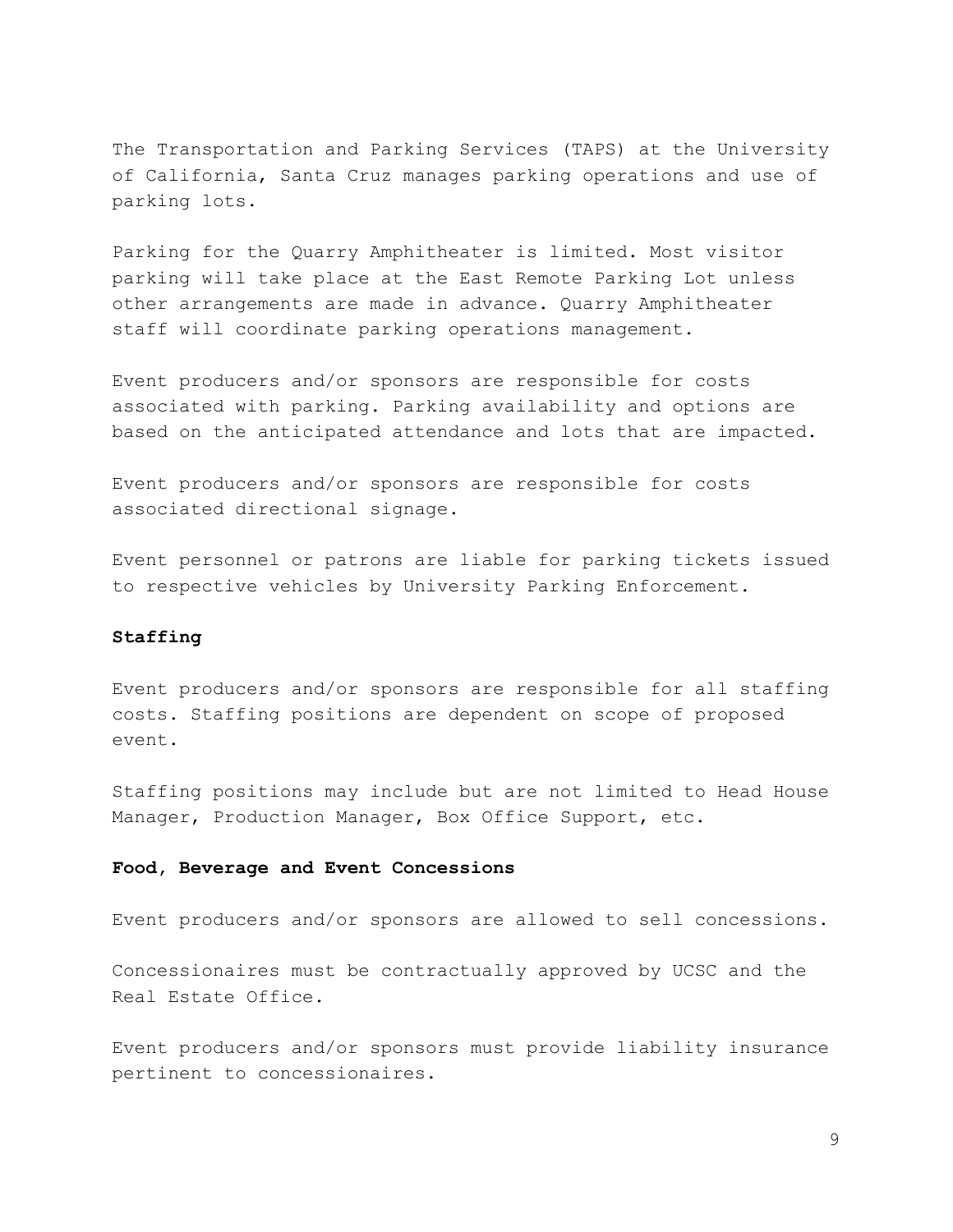Event producers and/or sponsors are required to obtain standard food and beverage permits.

Event producers and/or sponsors will arrange with Quarry Amphitheater staff to permit access (bollard removal) to concessions area.

All on-site food preparations and sales must be in accordance with campus environmental health and safety procedures.

Food preparation and sales are allowed in the designated "Front of House" area only.

Concessionaires are required to adhere to UCSC and Real Estate Office Concession policies and procedures. Failure to comply may result in forfeiture of application and cancellation of proposed event.

# **Merchant Sales**

Event producers and/or sponsors are required to meet all requirements for licensing and sales of merchandise. Merchant sales are allowed in the designated "Front of House" area only.

### **Alcohol Permits**

Event producers and/or sponsors must make notice of intent to serve alcohol at the onset of the reservation request process.

Event producers and/or sponsors must fill out an Alcohol Permit request form at the start of the application process.

Event producers and/or sponsors will ensure compliance with the Campus Alcoholic Beverage Policy for UCSC Events (Policy #EVC001).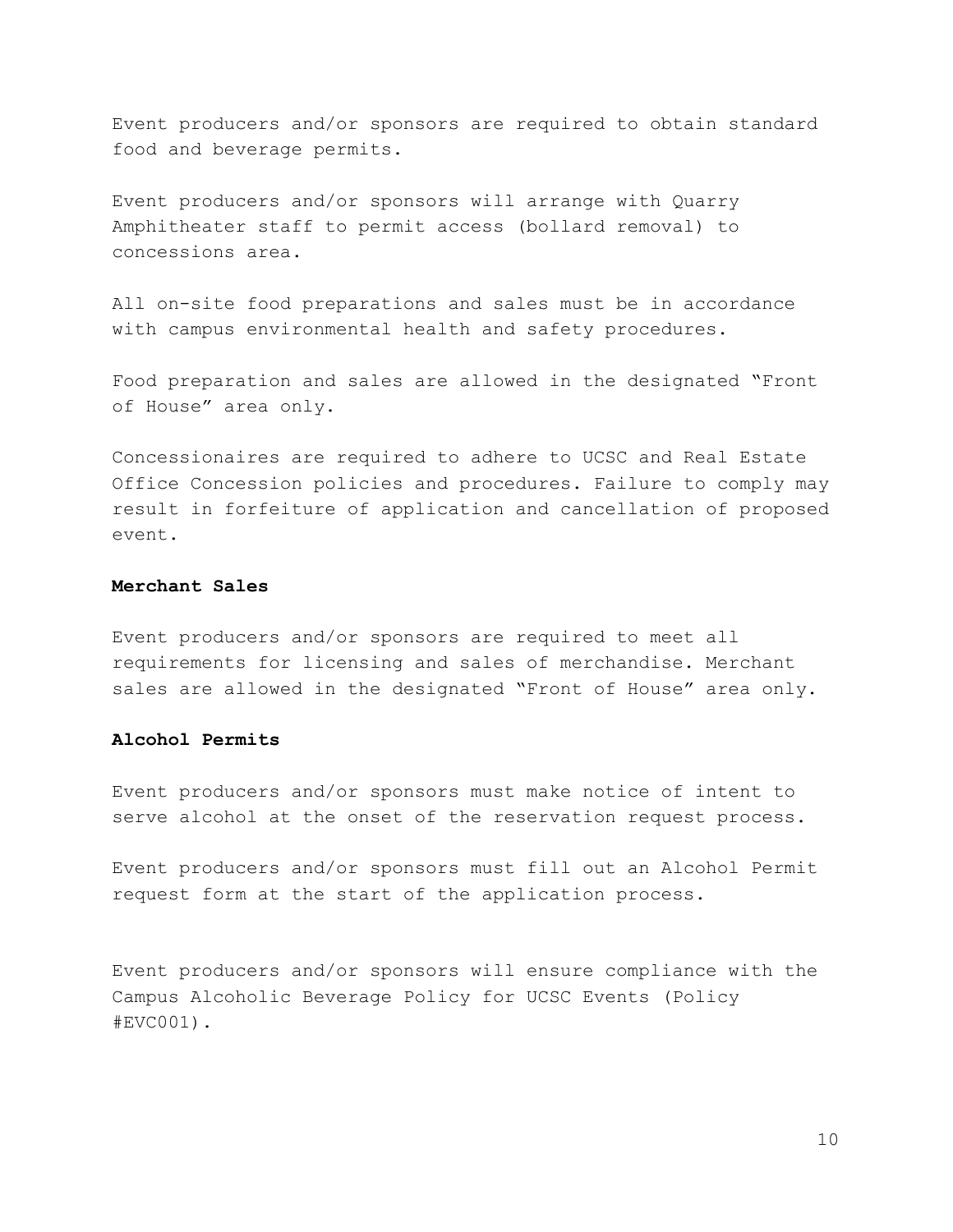Policy available at: https://policy.ucsc.edu/policies/purchasing-and-material-managem ent/evc001.ht ml

### **Sustainability and Waste Management**

The Quarry Amphitheater waste bins and recycle bins are limited.

Event producers and/or sponsors will cover costs for additional waste bins and recycle bins as determined by expected attendance.

### **Portable Restrooms and Hand Washable Units**

The Quarry Amphitheater restroom facilities are limited. Depending on the size and scale of the event, additional bathrooms may be required.

Event producers and/or sponsors will cover costs of additional restroom facilities (portable restrooms and hand-washing units).

Additional restroom facilities must meet minimum requirements for number of ADA accessible units.

### **Pre-and-Post Event Site Visit**

Event producers and/or sponsors are required to schedule a pre and post-event site visit with Quarry Amphitheater staff. A pre-event site visit must be scheduled in order to confirm the event request.

Event producers and/or sponsors will be prepared to discuss and confirm all event details as described in the original application.

Event producers and/or sponsors will be prepared to provide evidence (documentation) to support standing agreements and requirements to date.